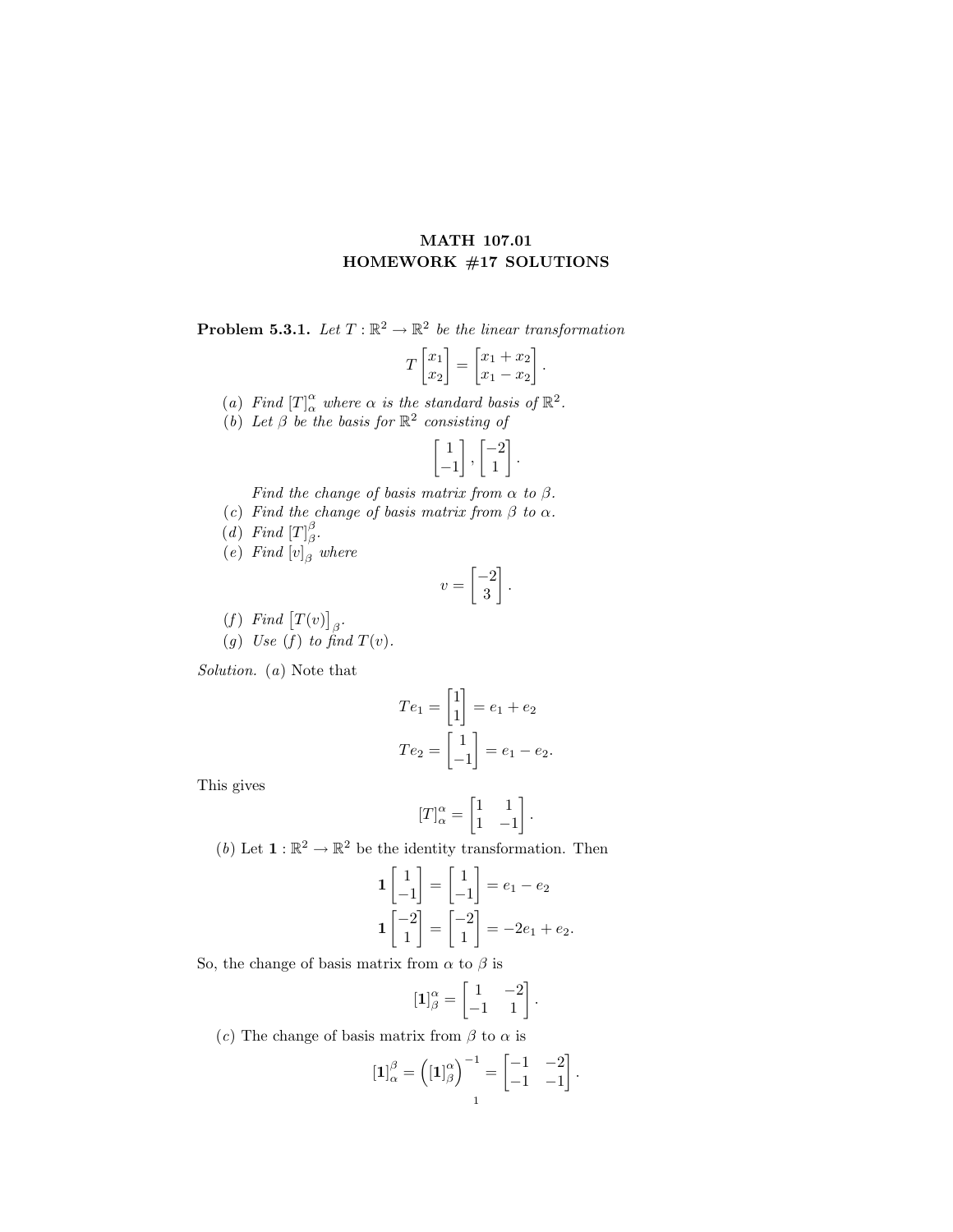(d) Compute

$$
[T]_{\beta}^{\beta} = \left[\mathbf{1}\right]_{\alpha}^{\beta} [T]_{\alpha}^{\alpha} \left[\mathbf{1}\right]_{\beta}^{\alpha} = \begin{bmatrix} -1 & -2 \\ -1 & -1 \end{bmatrix} \begin{bmatrix} 1 & 1 \\ 1 & -1 \end{bmatrix} \begin{bmatrix} 1 & -2 \\ -1 & 1 \end{bmatrix} = \begin{bmatrix} -4 & 7 \\ -2 & 4 \end{bmatrix}.
$$

(e) Here,

$$
[v]_{\beta} = \begin{bmatrix} c_1 \\ c_2 \end{bmatrix}
$$

where  $c_1$  and  $c_2$  satisfy

$$
c_1 \begin{bmatrix} 1 \\ -1 \end{bmatrix} + c_2 \begin{bmatrix} -2 \\ 1 \end{bmatrix} = \begin{bmatrix} -2 \\ 3 \end{bmatrix}.
$$

Since

$$
\text{rref}\begin{bmatrix} 1 & -2 & -2 \\ -1 & 1 & 3 \end{bmatrix} = \begin{bmatrix} 1 & 0 & -4 \\ 0 & 1 & -1 \end{bmatrix},
$$
  

$$
P = -1 \text{ Hence}
$$

we have  $c_1 = -4$  and  $c_2$ 

$$
[v]_{\beta} = \begin{bmatrix} -4 \\ -1 \end{bmatrix}.
$$

 $(f)$  Compute

$$
[T(v)]_{\beta} = [T]_{\beta}^{\beta} [v]_{\beta} = \begin{bmatrix} -4 & 7 \\ -2 & 4 \end{bmatrix} \begin{bmatrix} -4 \\ -1 \end{bmatrix} = \begin{bmatrix} 9 \\ 4 \end{bmatrix}.
$$

 $(g)$  From  $(f)$ , we have

$$
T(v) = 9\begin{bmatrix} 1 \\ -1 \end{bmatrix} + 4\begin{bmatrix} -2 \\ 1 \end{bmatrix} = \begin{bmatrix} 1 \\ -5 \end{bmatrix}.
$$

**Problem 5.3.5.** Let  $T: P_2 \to P_2$  be the linear transformation

$$
T(ax^{2} + bx + c) = a(x + 1)^{2} + b(x + 1) + c.
$$

- (a) Find  $[T]_{\alpha}^{\alpha}$  where  $\alpha$  is the standard basis  $x^2, x, 1$  for  $P_2$ .
- (b) Let  $\beta$  be the basis  $x^2 1$ ,  $x^2 + 1$ ,  $x + 1$  for  $P_2$ . Find the change of basis matrix from  $\alpha$  to  $\beta$ .
- (c) Find the change of basis matrix from  $\beta$  to  $\alpha$ .
- (d) Find  $[T]_{\beta}^{\beta}$ .
- (e) Find  $[v]_{\beta}$  where  $v = x^2 + x + 1$ .
- (f) Find  $[T(v)]_{\beta}$ .
- (g) Use (f) to find  $T(v)$ .

Solution. (a) Note that

$$
T(x2) = (x + 1)2 = x2 + 2x + 1
$$
  
\n
$$
T(x) = x + 1
$$
  
\n
$$
T(1) = 1.
$$

This gives

$$
[T]_{\alpha}^{\alpha} = \begin{bmatrix} 1 & 0 & 0 \\ 2 & 1 & 0 \\ 1 & 1 & 1 \end{bmatrix}.
$$

(b) Let  $\mathbf{1}: P_2 \to P_2$  be the identity transformation. Then

$$
\mathbf{1}(x^2 - 1) = x^2 - 1
$$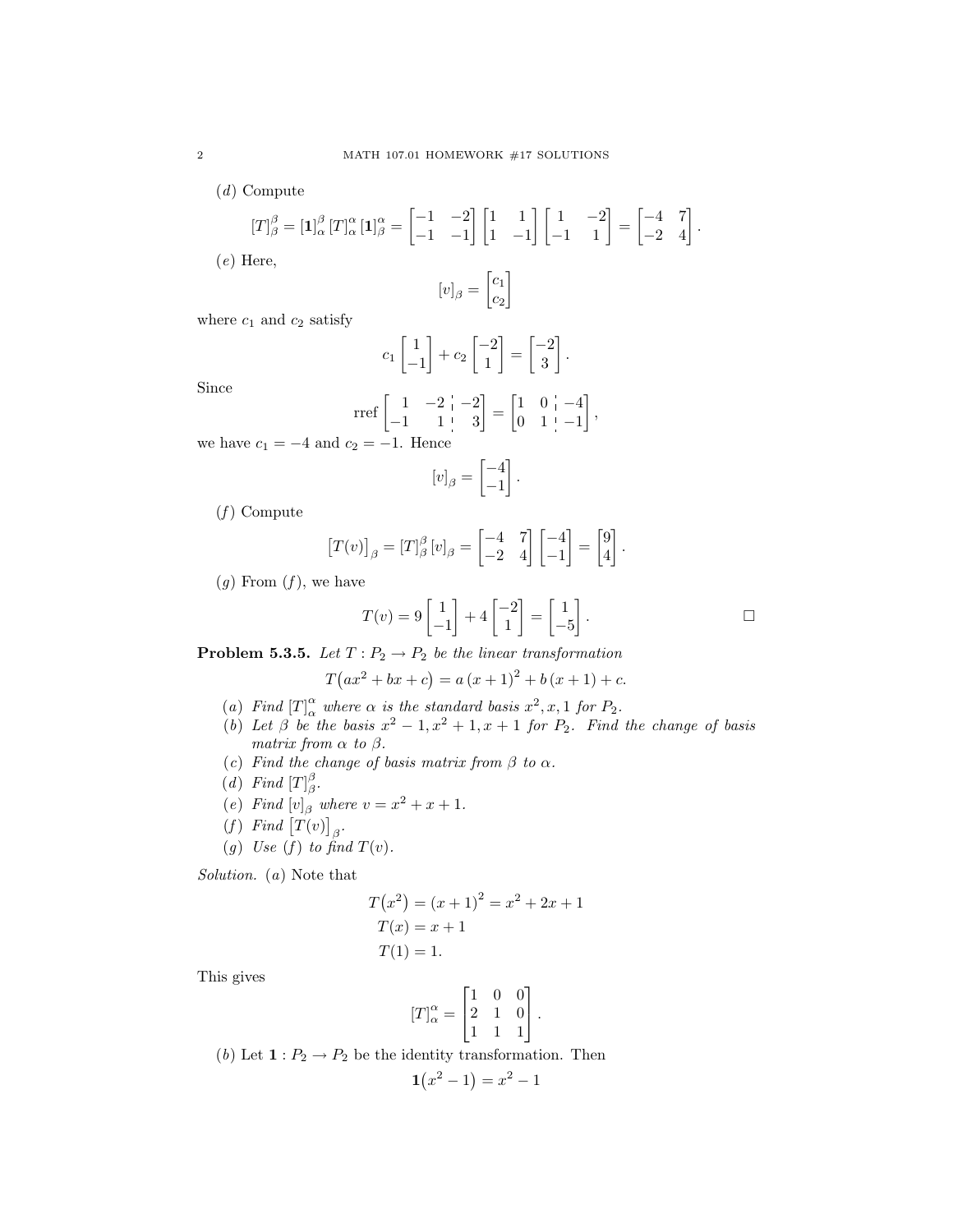$$
1(x2 + 1) = x2 + 1
$$
  

$$
1(x + 1) = x + 1.
$$

So, the change of basis matrix from  $\alpha$  to  $\beta$  is

$$
\begin{bmatrix} 1 \end{bmatrix}_{\beta}^{\alpha} = \begin{bmatrix} 1 & 1 & 0 \\ 0 & 0 & 1 \\ -1 & 1 & 1 \end{bmatrix}.
$$

(c) The change of basis matrix from  $\beta$  to  $\alpha$  is

$$
\left[\mathbf{1}\right]_{\alpha}^{\beta} = \left(\left[\mathbf{1}\right]_{\beta}^{\alpha}\right)^{-1} = \begin{bmatrix} 1/2 & 1/2 & -1/2 \\ 1/2 & -1/2 & 1/2 \\ 0 & 1 & 0 \end{bmatrix}.
$$

(d) Compute

$$
[T]_{\beta}^{\beta} = [\mathbf{1}]_{\alpha}^{\beta} [T]_{\alpha}^{\alpha} [\mathbf{1}]_{\beta}^{\alpha} = \begin{bmatrix} 1/2 & 1/2 & -1/2 \\ 1/2 & -1/2 & 1/2 \\ 0 & 1 & 0 \end{bmatrix} \begin{bmatrix} 1 & 0 & 0 \\ 2 & 1 & 0 \\ 1 & 1 & 1 \end{bmatrix} \begin{bmatrix} 1 & 1 & 0 \\ 0 & 0 & 1 \\ -1 & 1 & 1 \end{bmatrix}
$$

$$
= \begin{bmatrix} 3/2 & 1/2 & -1/2 \\ -1/2 & 1/2 & 1/2 \\ 2 & 2 & 1 \end{bmatrix}.
$$

(e) Here,

$$
[v]_{\beta} = \begin{bmatrix} c_1 \\ c_2 \\ c_3 \end{bmatrix}
$$

where  $c_1$ ,  $c_2$ , and  $c_3$  satisfy

$$
c_1(x^2 - 1) + c_2(x^2 + 1) + c_3(x + 1) = x^2 + x + 1.
$$

This gives the system

$$
c_1 + c_2 = 1
$$

$$
c_3 = 1
$$

$$
-c_1 + c_2 + c_3 = 1.
$$

Since

$$
\text{rref}\begin{bmatrix} 1 & 1 & 0 & 1 \\ 0 & 0 & 1 & 1 \\ -1 & 1 & 1 & 1 \end{bmatrix} = \begin{bmatrix} 1 & 0 & 0 & 1/2 \\ 0 & 1 & 0 & 1/2 \\ 0 & 0 & 1 & 1 \end{bmatrix},
$$

the system has solution  $c_1 = 1/2$ ,  $c_2 = 1/2$ , and  $c_3 = 1$ . Hence

$$
[v]_{\beta} = \begin{bmatrix} 1/2 \\ 1/2 \\ 1 \end{bmatrix}.
$$

 $(f)$  Compute

$$
[T(v)]_{\beta} = [T]_{\beta}^{\beta} [v]_{\beta} = \begin{bmatrix} 3/2 & 1/2 & -1/2 \\ -1/2 & 1/2 & 1/2 \\ 2 & 2 & 1 \end{bmatrix} \begin{bmatrix} 1/2 \\ 1/2 \\ 1 \end{bmatrix} = \begin{bmatrix} 1/2 \\ 1/2 \\ 3 \end{bmatrix}.
$$

 $(g)$  By  $(f)$ , we have

$$
T(v) = \frac{1}{2} (x^2 - 1) + \frac{1}{2} (x^2 + 1) + 3(x + 1) = x^2 + 3x + 3.
$$

 $\Box$